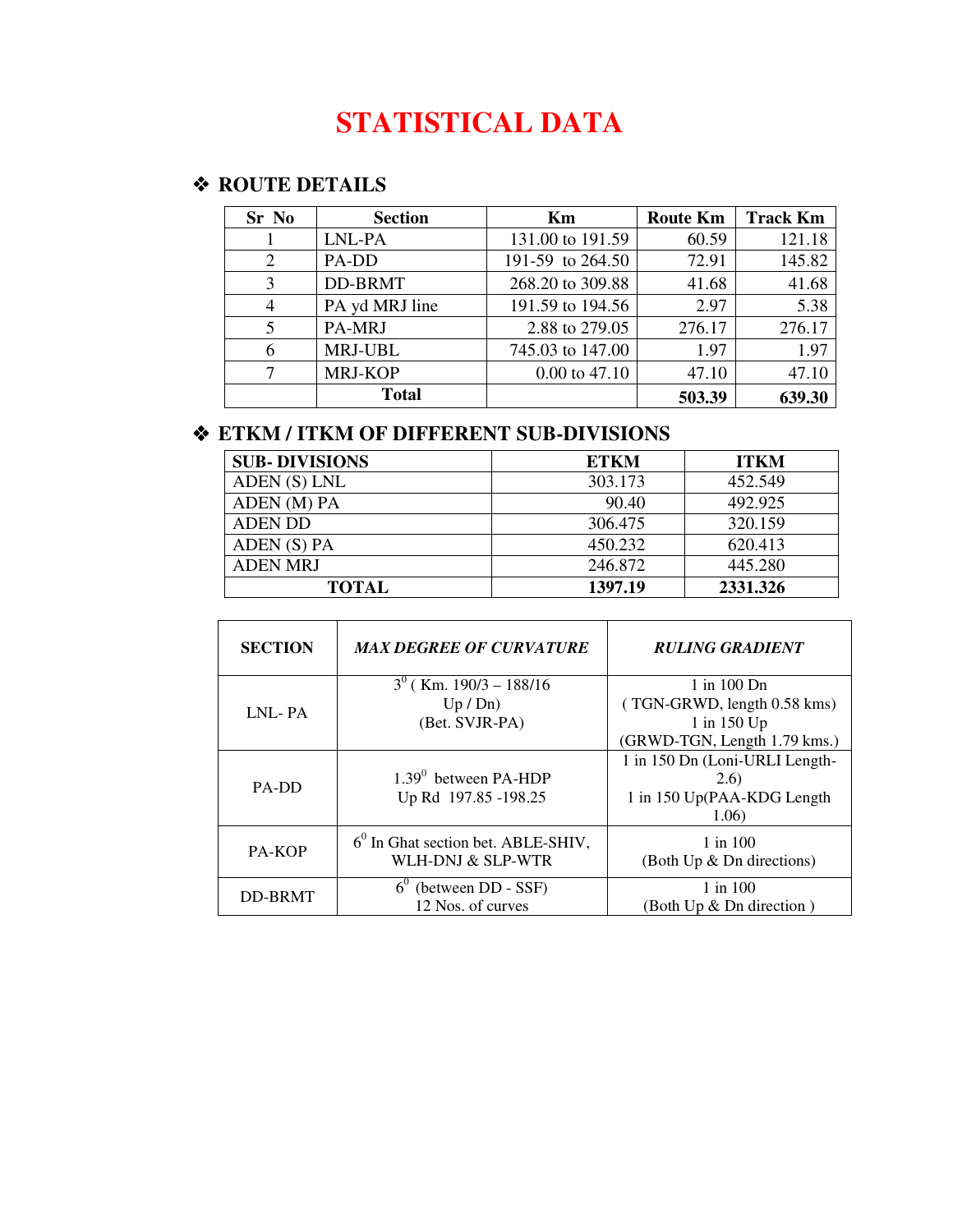#### **NO. OF STATIONS :**

| Spl Class (A1) | 01 Nos.   | Pune                                                                                                                                                                                                                                                                |
|----------------|-----------|---------------------------------------------------------------------------------------------------------------------------------------------------------------------------------------------------------------------------------------------------------------------|
| A Class        | $02$ Nos. | Miraj & Kolhapur                                                                                                                                                                                                                                                    |
| <b>B</b> Class | $03$ Nos. | Sangli, Satara, Karad,                                                                                                                                                                                                                                              |
| C Class        | 14 Nos.   | Malavli , Kamshet, Vadgaon, Talegaon, Ghorawadi,<br>Begdewadi, Dehuroad, Akurdi, Chinchwad, Pimpri,<br>Kasarwadi, Dapodi, khadki, Shivajinagar                                                                                                                      |
| D Class        | 11 Nos.   | Baramati, Kedgaon, Jaysinghpur, Kirloskarwadi,<br>Ghopuri, Uruli, Valivade, Hatkangale, Jejuri, Lonand,<br>Bhilavadi,                                                                                                                                               |
| <b>E</b> Class | 28 Nos.   | Hadapsar, Loni, Yewat, Patas, Sasvadi, Phursungi,<br>Alandi, Shirvade, Amble, Rajewadi, , Daundaj, Walha,<br>Nira, Salpa, Adarki, Wathar, Palsi, Jarandeshwar,<br>Koregaon, Rahimatpur, Targaon, Masur, Shindwane,<br>Shenoli, Bhavaninagar, Takari, Nandre, Rukdi. |
| <b>F</b> Class | 12 Nos.   | Amnapur, Kadethan, Kanhe, Katphal, Khutbay,<br>Madhavnagar, Maladgaon, Manjri Bk., Nimshirgaon,<br>Shirsai, Shirsuphal, Vishrambag,                                                                                                                                 |
| <b>Total</b>   | 71 Nos.   |                                                                                                                                                                                                                                                                     |

## **NO. OF QUARTERS :**

| ADEN (S)LNL      | 498  | <b>Nos</b> |
|------------------|------|------------|
| <b>ADEN PA</b>   | 2072 | <b>Nos</b> |
| <b>ADEN DD</b>   | 304  | <b>Nos</b> |
| <b>ADEN MRJ</b>  | 971  | <b>Nos</b> |
| $A$ DEN $(S)$ PA | 574  | <b>Nos</b> |
| <b>TOTAL</b>     | 4419 | <b>Nos</b> |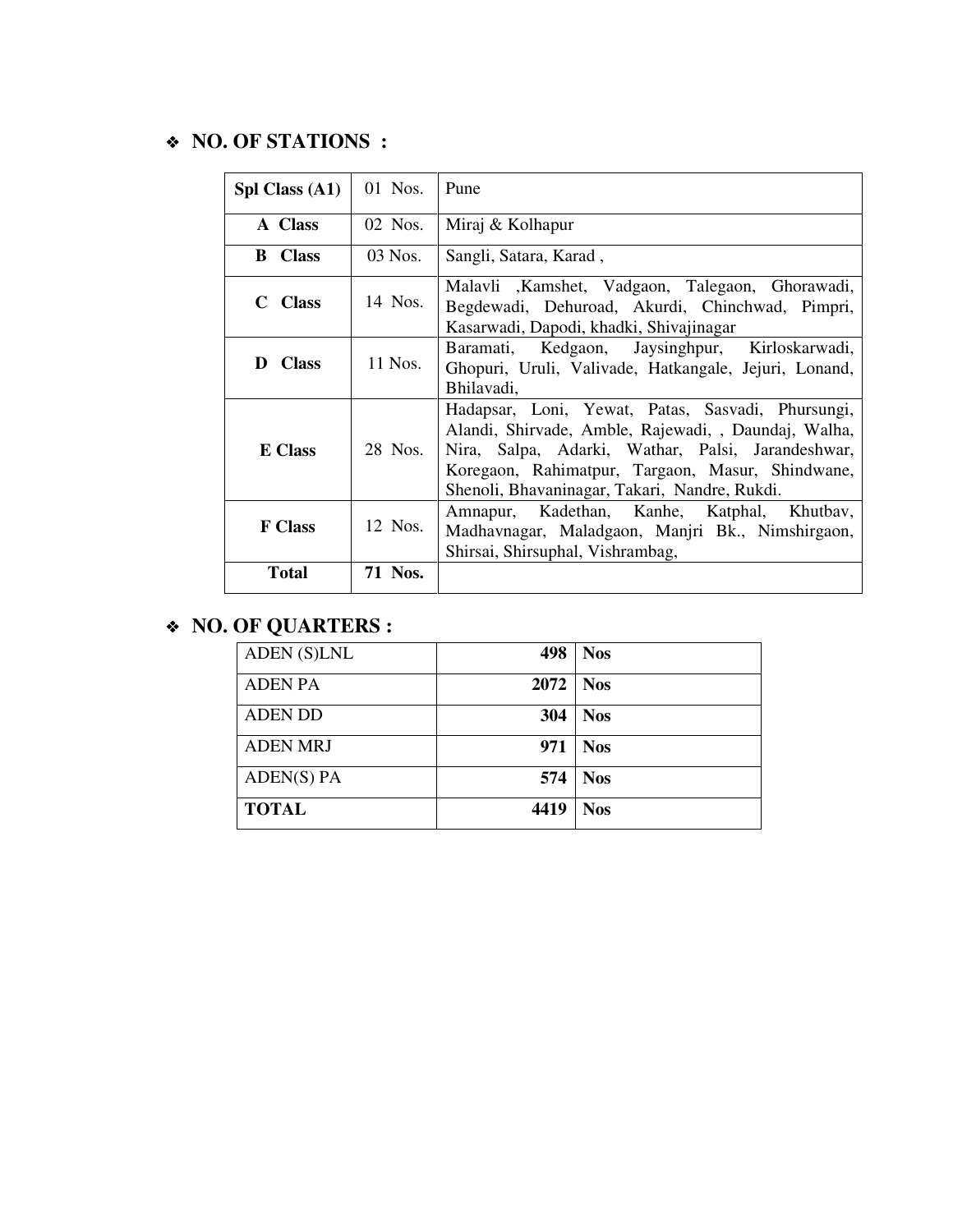## **ROUTE WISE TRACK KILOMETER :-**

| <b>PWI/ADEN WISE SUMMARY</b> |                        |                  |                     |               |                           |              |        |                |  |
|------------------------------|------------------------|------------------|---------------------|---------------|---------------------------|--------------|--------|----------------|--|
|                              |                        |                  | <b>Jurisdiction</b> |               | <b>Line in Kilometers</b> |              |        |                |  |
| <b>PWI/ADEN</b>              | Gauge                  | From             | To                  | <b>Single</b> | <b>Double</b>             | <b>Total</b> | Length | <b>Section</b> |  |
| <b>PWI/TGN</b>               | <b>BG</b>              | 131.00           | 167.68              |               | 36.68                     | 36.68        | 73.36  | PA-LNL         |  |
| PWI(ML)PA                    | <b>BG</b>              | 167.68           | 190.00              |               | 22.32                     | 22.32        | 44.64  | PA-LNL         |  |
| <b>ADEN/LNL</b>              | <b>BG</b>              | 131              | 190.00              |               | 59.00                     | 59.00        | 118.00 |                |  |
| PWI(YD) PA                   | <b>BG</b>              | 190.00           | 196.00              |               | 6.00                      | 6.00         | 12.00  | LNL-PA-<br>DD  |  |
| PWI(YD) PA                   | <b>BG</b>              | 191.59           | 194.56              | 0.56          | 2.41                      | 2.97         | 5.38   | PA-MRJ         |  |
| <b>ADEN(M)PA</b>             | <b>BG</b>              |                  |                     | 0.56          | 8.41                      | 8.97         | 17.38  |                |  |
| <b>PWI/URI</b>               | <b>BG</b>              | 196.00           | 247.00              |               | 51.00                     | 51.00        | 102.00 | PA-DD          |  |
| PWI/DD                       | <b>BG</b>              | 247.00           | 264.50              |               | 17.50                     | 17.50        | 35.00  | PA-DD          |  |
| PWI/DD                       | <b>BG</b>              | 268.2            | 309.88              | 41.68         |                           | 41.68        | 41.68  | DD-<br>/BRMT   |  |
| <b>ADEN/DD</b>               | <b>BG</b>              |                  |                     | 41.68         | 68.50                     | 110.18       | 179.68 |                |  |
| PWI/GPR                      | <b>BG</b>              | 2.88             | 69.26               | 66.38         |                           | 66.38        | 66.38  | PA-MRJ         |  |
| PWI/WTR                      | $\mathbf{B}\mathbf{G}$ | 69.26            | 138.20              | 68.94         |                           | 68.94        | 68.94  | PA-MRJ         |  |
| PWI/KRD                      | <b>BG</b>              | 138.20           | 208.64              | 70.44         |                           | 70.44        | 70.44  | PA-MRJ         |  |
| <b>ADEN(S)PA</b>             | <b>BG</b>              | 2.88             | 208.64              | 205.76        |                           | 205.76       | 205.76 | PA-MRJ         |  |
| PWI/BVQ                      | <b>BG</b>              | 208.64           | 276.13              | 67.49         |                           | 67.49        | 67.49  | PA-MRJ         |  |
| PWI/MRJ                      | BG                     | 276.13           | 279.05              | 2.92          |                           | 2.92         | 2.92   | PA-MRJ         |  |
| PWI/MRJ                      | <b>BG</b>              | $\boldsymbol{0}$ | 47.10               | 47.10         |                           | 47.10        | 47.10  | MRJ-KOP        |  |
| PWI/MRJ                      | BG                     | 745.03           | 747                 | 1.97          |                           | 1.97         | 1.97   | MRJ-UBL        |  |
| <b>ADEN/MRJ</b>              | <b>BG</b>              |                  |                     | 119.48        |                           | 119.48       | 119.48 |                |  |
| PA-LNL                       | $\mathbf{B}\mathbf{G}$ | 131              | 196                 |               | 65.64                     | 65.00        | 130.00 |                |  |
| $PA-DD$                      | BG                     | 196.00           | 264.50              |               | 68.50                     | 68.50        | 137.00 |                |  |
| <b>DD-BRMT</b>               | <b>BG</b>              | 268.2            | 309.88              | 41.68         |                           | 41.68        | 41.68  |                |  |
| PA-MRJ                       | <b>BG</b>              | 191.8            | 194.56              | 0.56          | 2.41                      | 2.97         | 5.38   |                |  |
| PA-MRJ                       | BG                     | 2.88             | 279.05              | 276.17        |                           | 276.17       | 276.17 |                |  |
| PA-MRJ                       | <b>BG</b>              | 745.03           | 747.00              | 1.97          |                           | 1.97         | 1.97   |                |  |
| MRJ-KOP                      | BG                     | $\boldsymbol{0}$ | 47.10               | 47.10         |                           | 47.10        | 47.10  |                |  |
| <b>TOTAL</b>                 |                        |                  |                     | 367.48        | 136.55                    | 503.39       | 639.30 |                |  |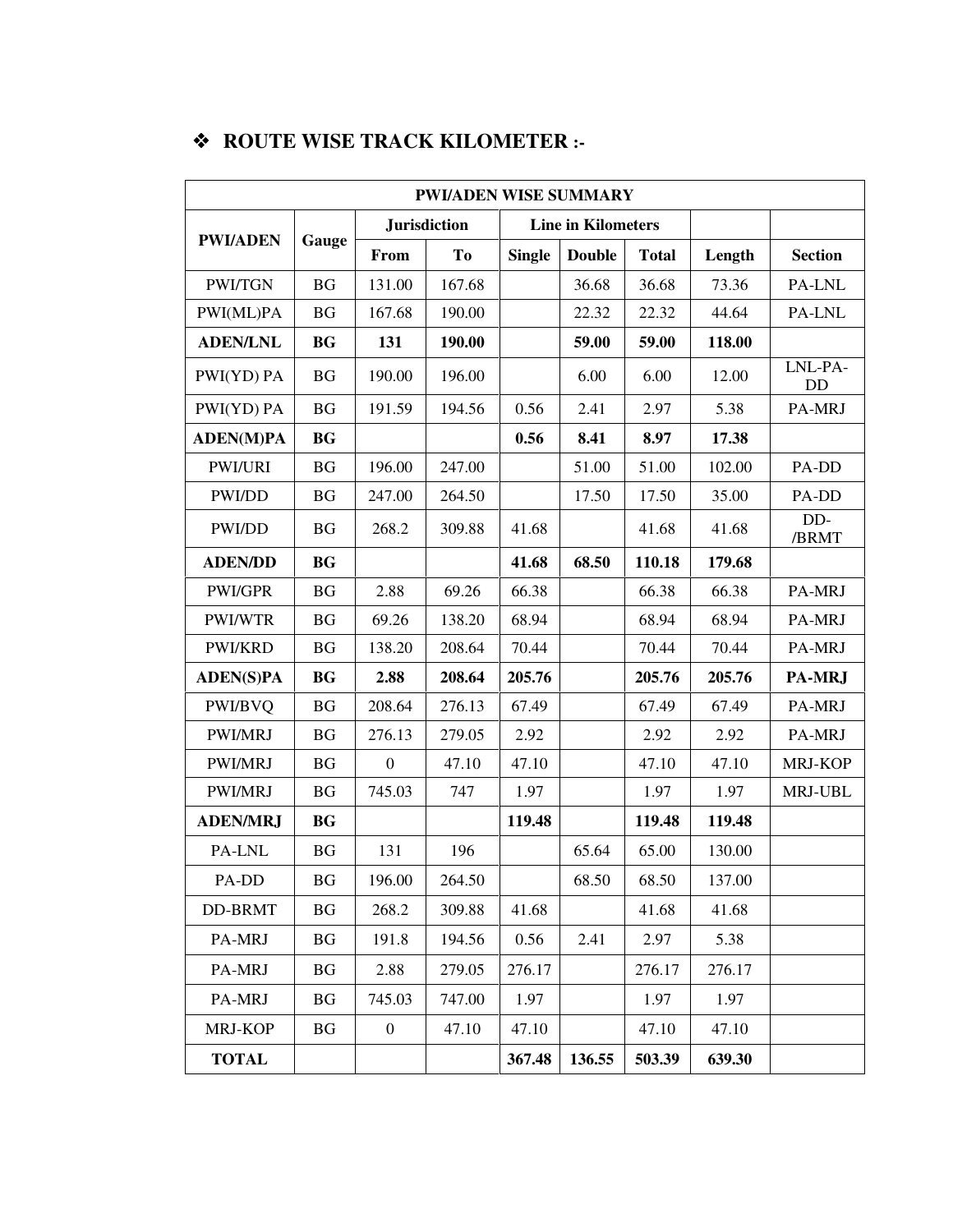#### **TRACK DETAILS SECTION WISE:-**

• **Rails /Sleepers wise particulars :** 

#### • **RAILS :**

| Sr. No | <b>Section</b> | <b>Total Track kms.</b> | $60 \text{ kg}$ | $52$ kg | 90R |
|--------|----------------|-------------------------|-----------------|---------|-----|
|        | LNL-PA         | 121.18                  | 74.74           | 46.44   | -   |
|        | PA-DD          | 145.82                  | 99.74           | 46.08   |     |
|        | DD-BRMT        | 41.68                   |                 | 41.68   |     |
|        | PA-MRJ         | 283.52                  |                 | 283.52  |     |
|        | MRJ-KOP        | 47.10                   |                 | 47.10   |     |
|        | <b>Total</b>   | 639.30                  | 174.48          | 464.82  |     |

#### • **SLEEPERS :**

| Sr. No | Section        | Total Track kms. | <b>PSC</b> | <b>ST</b> | CST-9 |
|--------|----------------|------------------|------------|-----------|-------|
|        | LNL-PA         | 121.18           | 121.18     |           |       |
| 2      | $PA$ -DD       | 145.82           | 145.82     |           |       |
| 3      | <b>DD-BRMT</b> | 41.68            | 41.68      |           |       |
| 4      | PA-MRJ         | 283.52           | 283.52     |           |       |
| 5      | MRJ-KOP        | 47.10            | 47.10      |           |       |
|        | Total          | 639.30           | 639.30     |           |       |

#### • **POINTS & CROSSING PARTICULARS :-**

( On Main Line & Running lines)

| <b>All on PSC Layout</b> |                           |      |       |         |       |     |       |      |  |
|--------------------------|---------------------------|------|-------|---------|-------|-----|-------|------|--|
|                          |                           |      |       |         |       |     |       |      |  |
| Section                  | $1:8\frac{1}{2}$          |      |       |         | 1:12  |     | Total |      |  |
|                          | 52 Kg<br>$60$ Kg<br>Total |      | 52 Kg | $60$ Kg | Total | 52  | 60    |      |  |
|                          | Rail                      | Rail |       | Rail    | Rail  |     | Kg    | Kg   |  |
|                          |                           |      |       |         |       |     | Rail  | Rail |  |
| LNL-PA                   | 10                        | 27   | 37    | 06      | 54    | 60  | 16    | 81   |  |
| PA-Yard                  | 08                        | 11   | 19    | 12      | 33    | 45  | 20    | 44   |  |
| PA-DD                    | 13                        | 7    | 20    | 22      | 26    | 48  | 35    | 33   |  |
| <b>DD-BRMT</b>           | 3                         |      | 3     | 02      |       | 02  | 05    |      |  |
| $PA(EX)$ -MRJ            | 91                        |      | 91    | 108     |       | 108 | 199   |      |  |
| MRJ(Ex)-KOP              | 10                        |      | 10    | 12      |       | 12  | 22    |      |  |
| <b>TOTAL</b>             | 135                       | 45   | 180   | 162     | 113   | 275 | 297   | 158  |  |